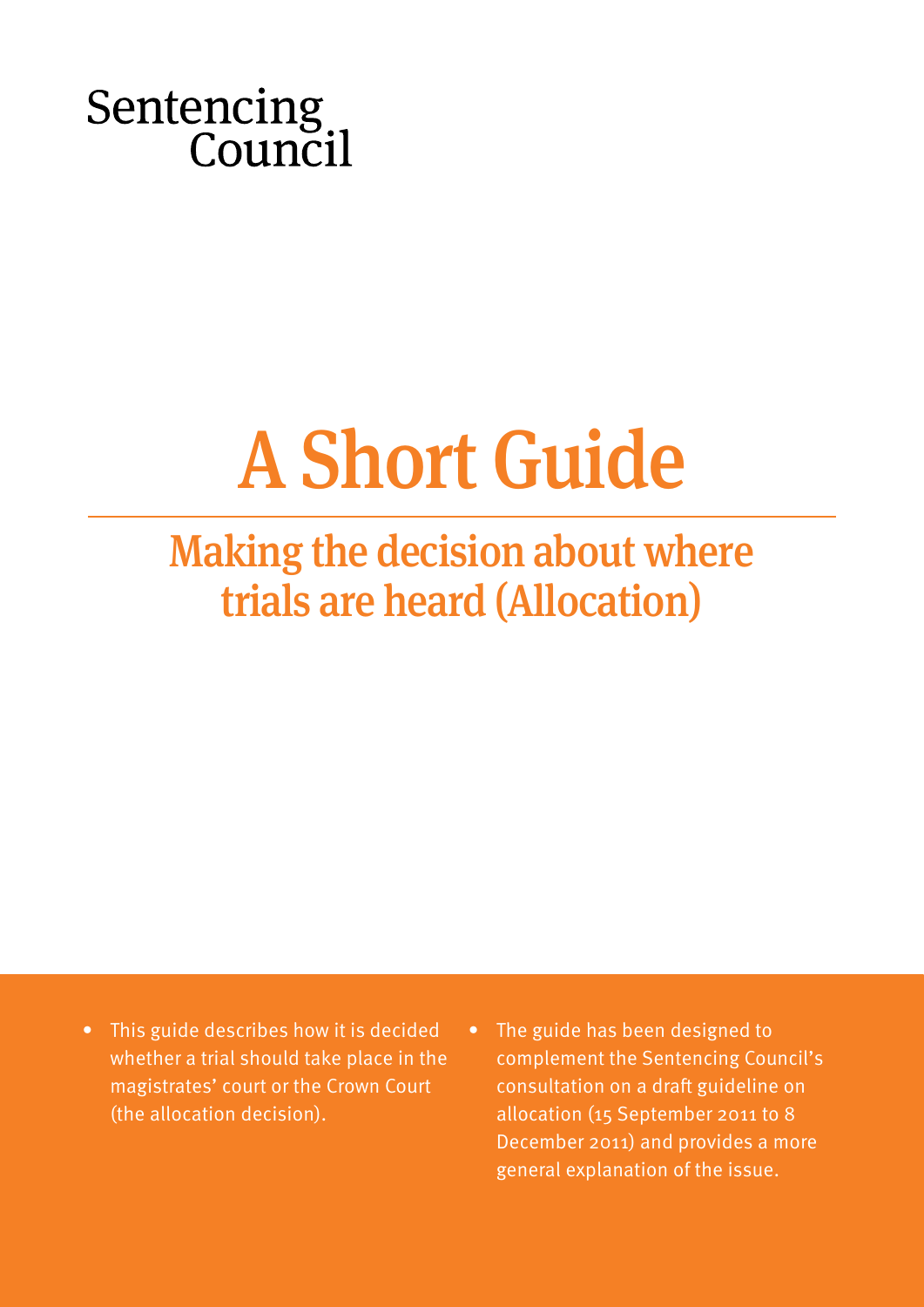## What is the difference between the magistrates' court and the Crown Court?

Almost all criminal cases start in a magistrates' court, and more than 90 per cent will be completed there. In the magistrates' court, cases are either heard by a District Judge (who is a qualified lawyer) sitting alone, or by three magistrates (volunteers from the community) sitting together and sometimes known as 'the bench'.

The more serious offences are passed to the Crown Court, either for sentencing after the defendant has been found guilty in the magistrates' court, or for full trial with a judge and jury.

The sentencing powers of the two courts are different:

- In the **magistrates' courts**, the magistrate can sentence offenders to a maximum of six months' imprisonment for a single offence and, in most cases, a maximum fine of £5,000.
	- 0 Magistrates sit without juries and will listen to evidence provided by the prosecution and the defence, along with any recommendations from the probation service before reaching a decision about what the sentence should be.
- In the Crown Court, the judge can sentence more serious offenders to anything up to and including life imprisonment and/or an unlimited fine.
	- 0 Crown Court trials have juries made up of 12 members of the public who will decide if a defendant is guilty or not guilty. If a defendant is found guilty, or has admitted their guilt, the judge will decide on the appropriate sentence, having considered a report from the Probation Service if this is relevant.

## Why are some trials heard in the magistrates' court and others in the Crown Court?

There are three types of criminal offence and the venue for trial often depends on the type of offence.

#### Summary offences

These are less serious cases such as motoring offences, disorderly behaviour, TV licence payment evasion and minor assaults. They can only be dealt with in the magistrates' court.

#### Either-way offences

These are cases which can be heard in either the magistrates or Crown Court, such as theft, burglary and harassment. Magistrates make the initial decision about whether a case is sufficiently serious to be heard in the Crown Court or can remain in the magistrates' court. If they decide that it suitable for trial in the magistrates' court, the defendant is then given the opportunity to choose whether their trial should take place in the Crown Court or the magistrates' court (often known as the right to elect trial).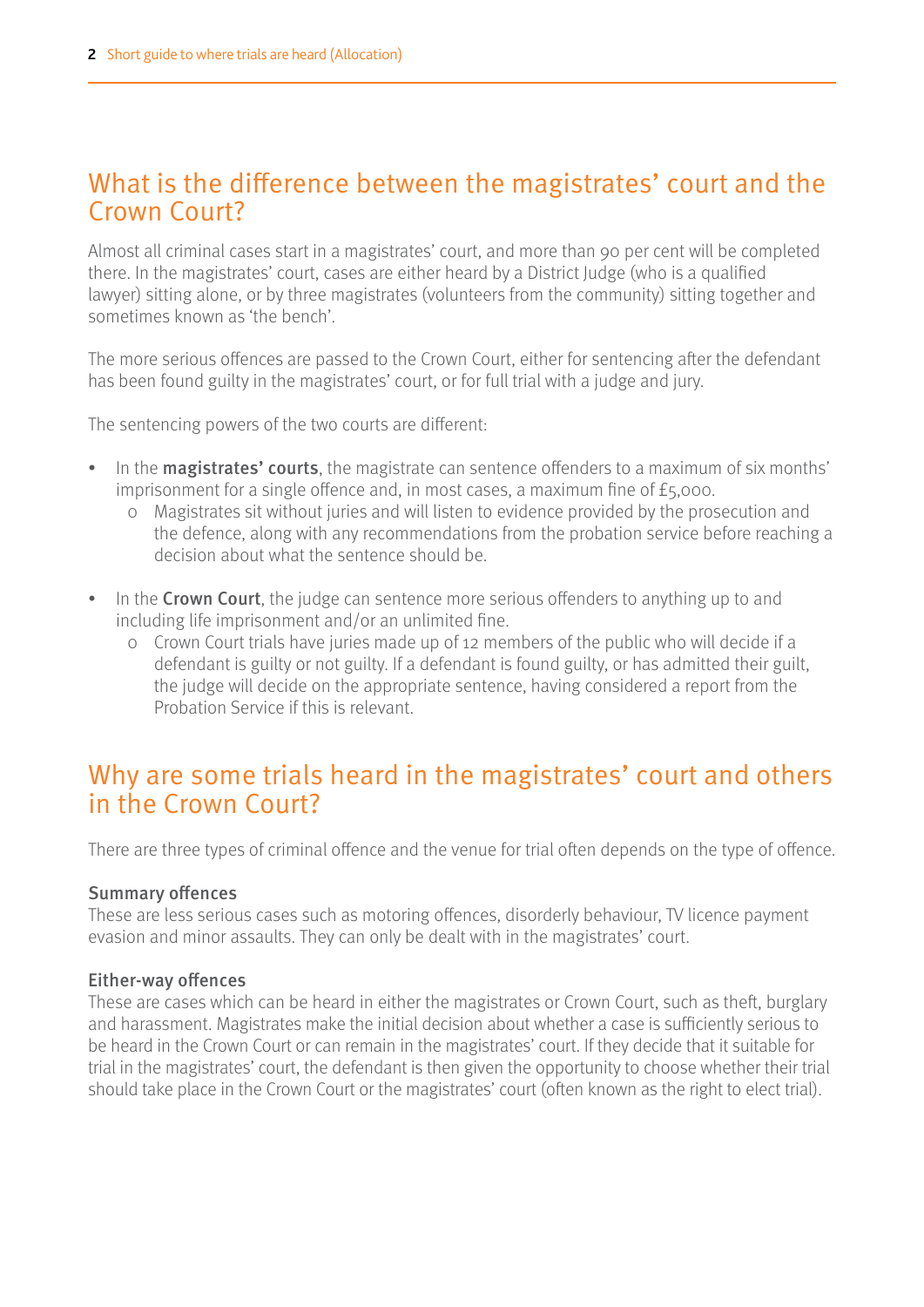#### Indictable-only offences

These are the most serious cases such as murder, rape and robbery. These cases can only be tried in the Crown Court but start with an appearance in the magistrates' court which makes the first decision about whether the defendant should be granted bail.

## How is it decided where a trial will be heard?

A decision is only required in cases which are either-way offences. In such cases the magistrates must first decide whether an offence is more suitable for trial in the magistrates' court or the Crown Court. This is known as the allocation decision (sometimes called the mode of trial decision).

When deciding where cases should be heard, magistrates must take account of the facts of the case and any legal complexities that might arise. They must also decide whether, if the defendant was to be convicted in the magistrates' court, their sentencing powers would properly reflect the seriousness of the case. The maximum penalty the magistrates' court can impose is six months' in prison.

There are currently no formal guidelines for magistrates to follow when making allocation decisions and the Sentencing Council is now proposing to introduce these in order to make the decisionmaking more consistent.

## Does this guideline affect the right of an offender to choose trial by jury?

A defendant has the right to elect trial by jury in the Crown Court under section 20 of the Magistrates' Courts Act 1980. This right will remain unchanged by any allocation guideline issued by the Sentencing Council.